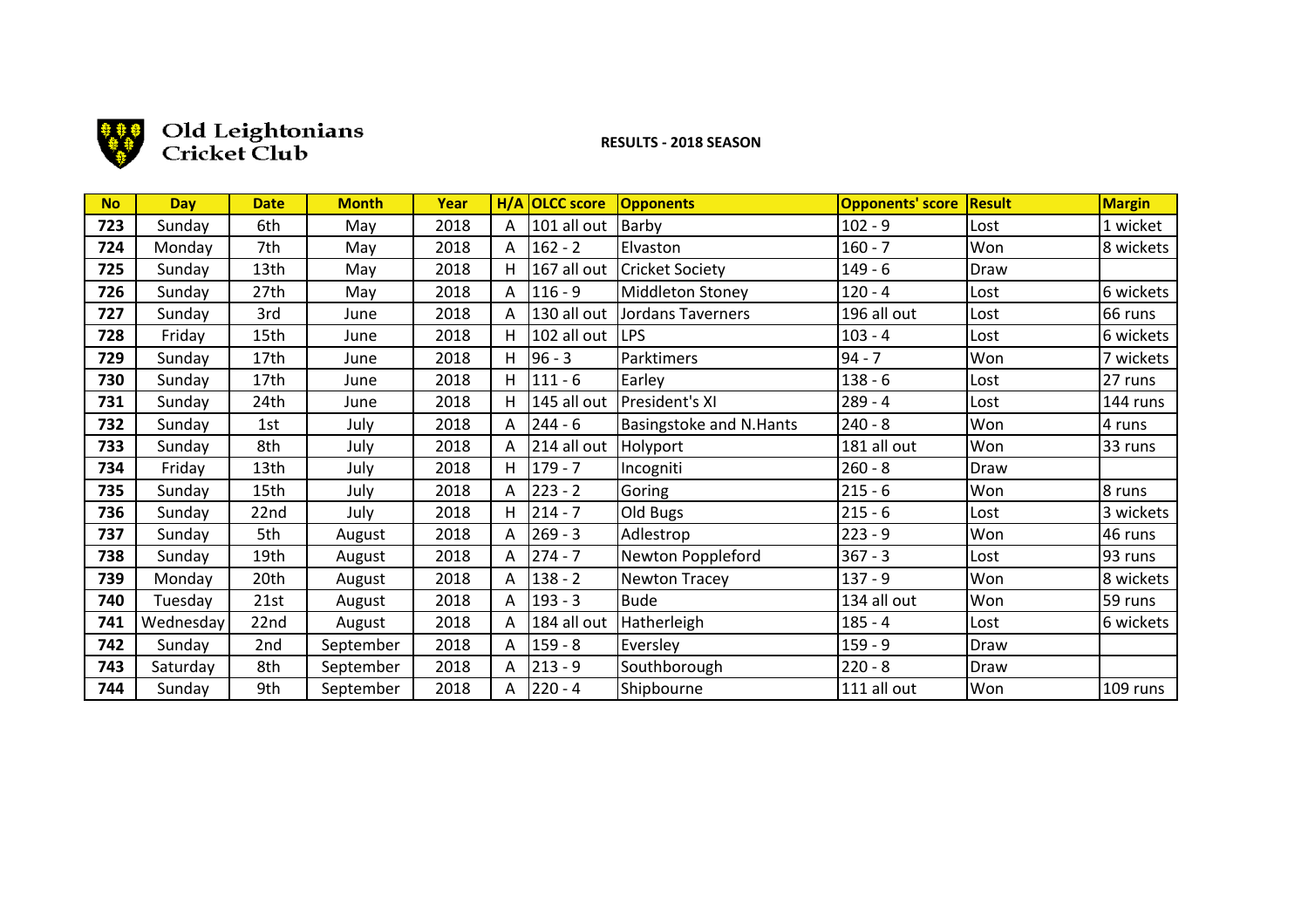

### **AVERAGES - 2018 SEASON**

|                            |                         |                | <b>BATTING</b> |                |                |        |                | <b>FIELDING</b> |      |                | <b>BOWLING</b>      |       |                |                |                |                 |                 |       |       |                |
|----------------------------|-------------------------|----------------|----------------|----------------|----------------|--------|----------------|-----------------|------|----------------|---------------------|-------|----------------|----------------|----------------|-----------------|-----------------|-------|-------|----------------|
| <b>Name</b>                | <b>Apps</b>             | <b>Inns</b>    | <b>N.O.</b>    | <b>Runs</b>    | <b>H.S.</b>    | Ave    | Os:            | <b>50s</b>      | 100s | <b>6s</b>      | <b>Ct</b>           | Wk ct | St:            | $\circ$        | M              | $\mathbb{R}$    | <b>W</b>        | Eco   | Ave   | 4wkts+         |
| JC.<br>Acland-Hood         | 15                      | 12             | 1              | 491            | 89             | 44.64  | 1              | 5               |      | 1              | $\overline{4}$      |       |                | 0.1            | $\mathbf{0}$   | 5               | $\mathbf{0}$    | 30.00 |       |                |
| CAJ<br>Allan               | 9                       | 5              | 1              | 74             | $27*$          | 18.50  |                |                 |      |                |                     | 5     | $\overline{3}$ |                |                |                 |                 |       |       |                |
| IJ<br>Allan                | 9                       | 5              | 1              | 29             | 12             | 7.25   | $\overline{2}$ |                 |      |                | $\overline{2}$      |       |                | $7^{\circ}$    | $\mathbf{0}$   | 90              | $\mathbf{0}$    | 12.86 |       |                |
| JW<br>Barratt              | $\overline{4}$          | $\overline{3}$ | $\mathbf{1}$   | 78             | $42*$          | 39.00  |                |                 |      |                | $\overline{2}$      |       |                | 27.5           | 8              | 105             | 5               | 3.77  | 21.00 |                |
| KJA<br>Barton              | $\overline{3}$          | $\overline{3}$ | $\mathbf{0}$   | 11             | 9              | 3.67   | 1              |                 |      |                |                     |       |                | 9.5            | $\mathbf{1}$   | 54              | 1               | 5.49  | 54.00 |                |
| GWV Carter                 | 8                       | 6              | $\mathbf{0}$   | 17             | 5              | 2.83   | $\mathbf{1}$   |                 |      |                | 1                   |       |                | 0.4            | $\mathbf{0}$   | $\overline{4}$  | $\mathbf 0$     | 6.00  |       |                |
| TWV Carter                 | 5                       | $\overline{4}$ | $\mathbf{0}$   | 232            | 88             | 58.00  |                | $\overline{3}$  |      | $\overline{3}$ | $\overline{2}$      |       |                | $7^{\circ}$    | $\mathbf{0}$   | 46              | 1               | 6.57  | 46.00 |                |
| EGV<br>Carter              | 8                       | 5              | $\overline{4}$ | 173            | $50*$          | 173.00 |                | $\overline{2}$  |      | $\overline{2}$ | $\overline{a}$      |       |                | 57             | 9              | 208             | 19              | 3.65  | 10.95 | $\overline{2}$ |
| lP.<br>Cope                | $\overline{2}$          | $\overline{2}$ | $\overline{2}$ | 18             | $10*$          |        |                |                 |      |                |                     |       |                |                |                |                 |                 |       |       |                |
| JE<br>Crosfield            | 9                       | 6              | 2              | 30             | 19             | 7.50   | 2              |                 |      |                | $\overline{2}$      |       |                | 47.4           | $\overline{1}$ | 268             | 10              | 5.62  | 26.80 |                |
| AP<br>Dawson               | 1                       | 1              | $\mathbf{0}$   | $\mathbf{0}$   | $\mathbf{0}$   | 0.00   | $\mathbf{1}$   |                 |      |                |                     |       |                | 8              | $\mathbf 0$    | 20              | 1               | 2.50  | 20.00 |                |
| ld.<br>Doraisamy           | 13                      | 11             | $\mathbf{1}$   | 99             | 26             | 9.90   | $\overline{2}$ |                 |      |                |                     |       |                | 58.2           | $\overline{3}$ | 284             | 11              | 4.87  | 25.82 |                |
| JM<br>Dowdell              | 1                       | $\mathbf{1}$   | $\mathbf{0}$   | $\overline{4}$ | $\overline{4}$ | 4.00   |                |                 |      |                |                     |       |                | 1              | $\mathbf{0}$   | 15              | $\overline{0}$  | 15.00 |       |                |
| TF.<br>Gillmor             | $\overline{7}$          | $7^{\circ}$    | $\mathbf{0}$   | 171            | 71             | 24.43  | 1              | 1               |      | 1              | 2                   |       |                | $\overline{2}$ | $\mathbf 0$    | 19              | $\overline{0}$  | 9.50  |       |                |
| lu.<br>Groom               | $\overline{4}$          | $\overline{3}$ | 1              | 59             | 46             | 29.50  |                |                 |      |                |                     |       |                | 1              | $\mathbf{0}$   | 6               | $\mathbf{0}$    | 6.00  |       |                |
| lo<br>Guttierez            | $\mathbf{1}$            | $\mathbf{1}$   | $\mathbf{0}$   | $\mathbf{0}$   | $\mathbf{0}$   | 0.00   | 1              |                 |      |                |                     |       |                | $\overline{4}$ | $\mathbf{1}$   | 15              | 1               | 3.75  | 15.00 |                |
| N <sub>D</sub><br>Hayles   | 11                      | 10             | $\mathbf{1}$   | 245            | 52             | 27.22  |                | 1               |      | 3              | 1                   | 6     | $\overline{7}$ | $\overline{3}$ | $\mathbf 0$    | 28              | 1               | 9.33  | 28.00 |                |
| EG<br>Hunter               | $\overline{\mathbf{3}}$ | $\overline{2}$ | 1              | 25             | 18             | 25.00  |                |                 |      |                | $\overline{2}$      |       |                | 15             | $\mathbf{1}$   | 73              | 5               | 4.87  | 14.60 |                |
| Jackson<br><b>NA</b>       | 1                       | $\mathbf{1}$   |                | $\mathbf{0}$   | $\mathbf{0}$   | 0.00   | 1              |                 |      |                |                     |       |                |                |                |                 |                 |       |       |                |
| Jeffries<br>lAJ            | $\overline{3}$          | $\overline{2}$ |                | 25             | 13             | 12.50  |                |                 |      |                | $\mathbf{1}$        |       |                |                |                |                 |                 |       |       |                |
| GM<br>Lee                  | $\mathbf{1}$            |                |                |                |                |        |                |                 |      |                |                     |       |                |                |                |                 |                 |       |       |                |
| lw<br>MacKay               | 12                      | 11             | $\overline{2}$ | 204            | 49*            | 22.67  | $\overline{2}$ |                 |      |                | 5                   |       |                | 54             | $\overline{4}$ | 274             | 11              | 5.07  | 24.91 |                |
| MLG McNaughton             | 1                       | 1              | $\Omega$       | 26             | 26             | 26.00  |                |                 |      |                | 1                   |       |                | 5              | $\mathbf 0$    | 30 <sup>°</sup> | $\overline{0}$  | 6.00  |       |                |
| Morrell<br>ΙT.             | 1                       | 1              | $\Omega$       | $\mathbf{1}$   | 1              | 1.00   |                |                 |      |                |                     |       |                | $\overline{3}$ | $\mathbf{0}$   | 37              | $\mathbf{0}$    | 12.33 |       |                |
| AW<br>Moss                 | 6                       | $\overline{4}$ | $\mathbf{1}$   | 8              | $7^*$          | 2.67   | 2              |                 |      |                |                     |       |                |                |                |                 |                 |       |       |                |
| lsr<br>Narayanasamy        | 19                      | 15             | $\overline{3}$ | 257            | 65             | 21.42  | 2              | $\overline{2}$  |      | $\overline{4}$ | 10                  |       |                | 146            | 24             | 611             | 34              | 4.18  | 17.97 | $\mathbf{1}$   |
| <b>SN</b><br>Narayanasamy  | 1                       | $\mathbf{1}$   | 1              | 22             | $22*$          |        |                |                 |      | $\overline{2}$ |                     |       |                | 8              | $\mathbf 0$    | 49              | $\overline{0}$  | 6.13  |       |                |
|                            | $\overline{3}$          | $\overline{3}$ | $\mathbf{1}$   | 134            |                |        |                |                 |      |                |                     |       |                | 18             | $\overline{2}$ | 101             | $\overline{2}$  |       |       |                |
| <b>Newell Price</b><br>JP. |                         |                | $\overline{2}$ |                | 90<br>$1^*$    | 67.00  |                | $\mathbf{1}$    |      |                | 1<br>$\overline{3}$ |       |                |                |                |                 |                 | 5.61  | 50.50 |                |
| <b>Newell Price</b><br>RC  | 11                      | 5              |                | $\overline{2}$ |                | 0.67   | $\overline{3}$ |                 |      |                |                     |       |                | 90             | 11             | 332             | 16              | 3.69  | 20.75 |                |
| ADS<br>Park                | $\overline{4}$          | $\overline{4}$ | $\mathbf{0}$   | 91             | 37             | 22.75  |                |                 |      | $\overline{4}$ |                     |       |                | 14             | $\mathbf{1}$   | 105             | $\overline{2}$  | 7.50  | 52.50 |                |
| Patel<br>V                 | $\overline{7}$          | 6              | $\overline{3}$ | 138            | 39             | 46.00  |                |                 |      | 1              |                     |       |                | 52             | 8              | 201             | $7\overline{ }$ | 3.87  | 28.71 |                |
| SAS<br>Powers              | 17                      | 16             | $\overline{3}$ | 385            | $102*$         | 29.62  | 1              | $\overline{1}$  | 1    |                | 11                  |       |                | 19.4           | $\mathbf{1}$   | 103             | 6               | 5.24  | 17.17 |                |
| <b>MRM Price</b>           | $\mathbf{1}$            | $\mathbf{1}$   | $\Omega$       | 95             | 95             | 95.00  |                | $\mathbf{1}$    |      |                |                     |       |                |                |                |                 |                 |       |       |                |
| lcı.<br>Pye-Smith          | $\overline{4}$          | $\overline{2}$ | $\mathbf{0}$   | 12             | $7^{\circ}$    | 6.00   |                |                 |      |                | $\mathbf{1}$        |       |                | 5              | $\mathbf 0$    | 53              | 1               | 10.60 | 53.00 |                |
| GK<br>Samuels              | 6                       | $\overline{3}$ | $\mathbf{1}$   | 20             | 18             | 10.00  |                |                 |      |                | $\mathbf{1}$        |       |                | 35             | 8              | 104             | $\overline{4}$  | 2.97  | 26.00 |                |
| Scrase<br>TJ.              | 3                       | $\overline{2}$ | $\mathbf{1}$   | 22             | 16             | 22.00  |                |                 |      |                |                     |       |                | 5              | $\mathbf{1}$   | 27              | $\overline{0}$  | 5.40  |       |                |
| Sousa Lau<br>CA            | 1                       |                |                |                |                |        |                |                 |      |                |                     |       |                | $\overline{A}$ | $\mathbf{0}$   | 33              | $\mathbf{0}$    | 8.25  |       |                |
| Stein<br>RA                | $\overline{1}$          | 1              | $\mathbf{0}$   | $\mathbf{0}$   | $\mathbf{0}$   | 0.00   | 1              |                 |      |                |                     |       |                |                |                |                 |                 |       |       |                |
| AL<br>Stewart              | $\overline{3}$          | $\overline{3}$ | $\mathbf{0}$   | 15             | 15             | 5.00   | $\overline{2}$ |                 |      |                | 1                   |       |                | 10             | $\mathbf{0}$   | 67              | $\overline{3}$  | 6.70  | 22.33 |                |
| RB<br>Stone                | 1                       |                |                |                |                |        |                |                 |      |                | $\mathbf{1}$        |       |                | 6              | $\mathbf{1}$   | 22              | $\mathbf{0}$    | 3.67  |       |                |
| ME<br>Storey               | 5                       | $\overline{3}$ | $\overline{2}$ | 29             | 17             | 29.00  |                |                 |      |                | $\mathbf{1}$        |       |                | 26.1           | 1              | 176             | $\overline{3}$  | 6.68  | 58.67 |                |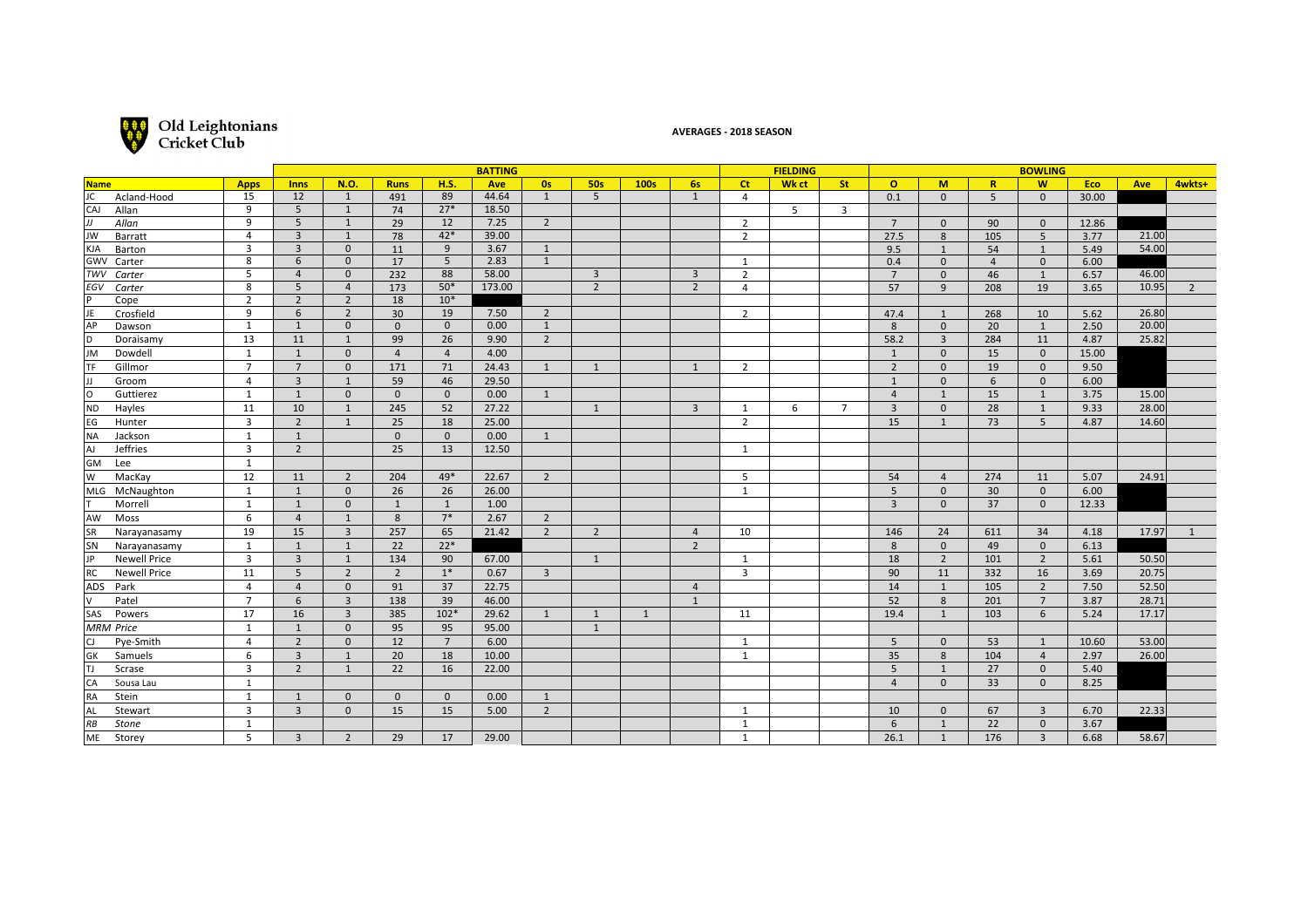

|                                                                                                   |                     |                | How batsmen were out |                |                |                      |                |                |            |                     |                | <b>How bowlers took wickets</b> |                |                |                   |
|---------------------------------------------------------------------------------------------------|---------------------|----------------|----------------------|----------------|----------------|----------------------|----------------|----------------|------------|---------------------|----------------|---------------------------------|----------------|----------------|-------------------|
| Name                                                                                              |                     | <b>Bowled</b>  | Caught               | <b>LBW</b>     |                | Stumped   Hit wicket | <b>Run Out</b> | <b>Not Out</b> | Name       |                     | <b>Bowled</b>  | Caught                          | <b>LBW</b>     | Stumped        | <b>Hit Wicket</b> |
| $\overline{JC}$                                                                                   | Acland-Hood         | $\mathbf{1}$   | 6                    | $\overline{2}$ | $\overline{1}$ |                      | $\mathbf{1}$   | $\mathbf{1}$   | JC         | Acland-Hood         |                |                                 |                |                |                   |
| CAJ                                                                                               | Allan               | $\overline{4}$ |                      |                |                |                      |                | $\mathbf{1}$   | CAJ        | Allan               |                |                                 |                |                |                   |
| $\overline{J}$                                                                                    | Allan               | $\overline{3}$ | $\mathbf{1}$         |                |                |                      |                | $\mathbf{1}$   | IJ         | Allan               |                |                                 |                |                |                   |
| <b>JW</b>                                                                                         | Barratt             |                | $\overline{2}$       |                |                |                      |                | $\mathbf{1}$   | JW         | Barratt             | $\mathbf{1}$   | $\overline{4}$                  |                |                |                   |
| KJA                                                                                               | Barton              |                | $\mathbf{1}$         | $\mathbf{1}$   | 1              |                      |                |                | KJA        | Barton              | $\mathbf{1}$   |                                 |                |                |                   |
| GWV                                                                                               | Carter              | $\overline{4}$ |                      |                |                |                      | $\overline{2}$ |                | <b>GWV</b> | Carter              |                |                                 |                |                |                   |
| TWV                                                                                               | Carter              | $\mathbf{1}$   | $\overline{2}$       |                |                |                      | $\mathbf{1}$   |                | <b>TWV</b> | Carter              |                |                                 | $\mathbf{1}$   |                |                   |
| EGV                                                                                               | Carter              |                | $\mathbf{1}$         |                |                |                      |                | $\overline{4}$ | EGV        | Carter              | 8              | 9                               | $\overline{2}$ |                |                   |
| $\frac{\overline{P}}{\frac{\overline{JP}}{\overline{AP}}}}$ $\frac{\overline{DP}}{\overline{DN}}$ | Cope                |                |                      |                |                |                      |                | $\overline{2}$ | P          | Cope                |                |                                 |                |                |                   |
|                                                                                                   | Crosfield           | $\overline{3}$ |                      |                | $\mathbf{1}$   |                      |                | $\overline{2}$ | JE         | Crosfield           | $\overline{2}$ | 6                               |                | $\overline{2}$ |                   |
|                                                                                                   | Dawson              |                |                      | $\mathbf{1}$   |                |                      |                |                | <b>AP</b>  | Dawson              | $\overline{1}$ |                                 |                |                |                   |
|                                                                                                   | Doraisamy           | $\overline{3}$ | 6                    | $\mathbf{1}$   |                |                      |                | $\mathbf{1}$   | ld.        | Doraisamy           | $\overline{2}$ | 5                               | $\overline{4}$ |                |                   |
|                                                                                                   | Dowdell             |                | $\mathbf{1}$         |                |                |                      |                |                | Jм         | Dowdell             |                |                                 |                |                |                   |
| TF                                                                                                | Gillmor             | $\overline{4}$ | $\overline{3}$       |                |                |                      |                |                | TF         | Gillmor             |                |                                 |                |                |                   |
| $\frac{1}{10}$                                                                                    | Groom               |                | $\overline{2}$       |                |                |                      |                | $\mathbf{1}$   | IJ         | Groom               |                |                                 |                |                |                   |
|                                                                                                   | Guttierez           | $\mathbf{1}$   |                      |                |                |                      |                |                | O          | Guttierez           | $\mathbf{1}$   |                                 |                |                |                   |
| ND                                                                                                | Hayles              | $\mathbf{1}$   | $\overline{3}$       | $\overline{3}$ | $\mathbf{1}$   |                      | $\mathbf{1}$   | $\mathbf{1}$   | ND         | Hayles              |                | $\mathbf{1}$                    |                |                |                   |
| EG                                                                                                | Hunter              |                | $\mathbf{1}$         |                |                |                      |                | $\mathbf{1}$   | EG         | Hunter              |                | 5                               |                |                |                   |
| NA                                                                                                | Jackson             |                | $\mathbf{1}$         |                |                |                      |                |                | NA)        | Jackson             |                |                                 |                |                |                   |
| <b>AJ</b>                                                                                         | Jeffries            | $\mathbf{1}$   |                      |                | 1              |                      |                |                | laj        | Jeffries            |                |                                 |                |                |                   |
| GM                                                                                                | Lee                 |                |                      |                |                |                      |                |                | <b>GM</b>  | Lee                 |                |                                 |                |                |                   |
| $\overline{w}$                                                                                    | MacKay              | $\overline{2}$ | 6                    |                | $\mathbf{1}$   |                      |                | $\overline{2}$ | W          | MacKay              | 3              | 6                               |                | $\overline{2}$ |                   |
| MLG                                                                                               | McNaughton          |                | $\mathbf{1}$         |                |                |                      |                |                | MLG        | McNaughton          |                |                                 |                |                |                   |
| lт.                                                                                               | Morrell             |                |                      | $\mathbf{1}$   |                |                      |                |                |            | Morrell             |                |                                 |                |                |                   |
| AW                                                                                                | Moss                | $\overline{2}$ | $\mathbf{1}$         |                |                |                      |                | $\mathbf{1}$   | AW         | Moss                |                |                                 |                |                |                   |
| SR                                                                                                | Narayanasamy        | $\overline{3}$ | 6                    | $\overline{2}$ |                |                      | $\mathbf{1}$   | $\overline{3}$ | SR]        | Narayanasamy        | 10             | 19                              | $\overline{3}$ | $\overline{2}$ |                   |
| SN                                                                                                | Narayanasamy        |                |                      |                |                |                      |                | $\mathbf{1}$   | SN         | Narayanasamy        |                |                                 |                |                |                   |
| <b>JP</b>                                                                                         | <b>Newell Price</b> |                | $\overline{2}$       |                |                |                      |                | $\mathbf{1}$   | JP         | <b>Newell Price</b> |                | $\overline{2}$                  |                |                |                   |
| R <sub>C</sub>                                                                                    | <b>Newell Price</b> | $\overline{2}$ | $\mathbf{1}$         |                |                |                      |                | $\overline{2}$ | $R$ C      | <b>Newell Price</b> | 11             | $\overline{4}$                  |                | 1              |                   |
| <b>ADS</b>                                                                                        | Park                | $\mathbf{1}$   | $\overline{2}$       |                |                |                      | $\mathbf{1}$   |                | <b>ADS</b> | Park                |                | $\overline{2}$                  |                |                |                   |
| $\overline{\mathsf{v}}$                                                                           | Patel               | $\overline{2}$ |                      |                | 1              |                      |                | 3              | V          | Patel               | 3              | $\overline{4}$                  |                |                |                   |
| SAS                                                                                               | Powers              | 6              | 6                    | $\mathbf{1}$   |                |                      |                | $\overline{3}$ | <b>SAS</b> | Powers              | $\overline{3}$ | $\mathbf{1}$                    |                | $\overline{2}$ |                   |
| <b>MRM</b>                                                                                        | Price               | $\mathbf{1}$   |                      |                |                |                      |                |                | <b>MRM</b> | Price               |                |                                 |                |                |                   |
| CJ                                                                                                | Pye-Smith           | $\mathbf{1}$   |                      | $\mathbf{1}$   |                |                      |                |                | CJ.        | Pye-Smith           |                | $\mathbf{1}$                    |                |                |                   |
| GK                                                                                                | Samuels             |                | $\overline{2}$       |                |                |                      |                | $\mathbf{1}$   | <b>GK</b>  | Samuels             |                | $\overline{2}$                  | $\overline{2}$ |                |                   |
| TJ                                                                                                | Scrase              |                | $\mathbf{1}$         |                |                |                      |                | $\mathbf{1}$   | TJ.        | Scrase              |                |                                 |                |                |                   |
| CA                                                                                                | Sousa Lau           |                |                      |                |                |                      |                |                | CA         | Sousa Lau           |                |                                 |                |                |                   |
| RA                                                                                                | Stein               | $\mathbf{1}$   |                      |                |                |                      |                |                | RA         | Stein               |                |                                 |                |                |                   |
| <b>AL</b>                                                                                         | Stewart             | $\overline{2}$ | $\mathbf{1}$         |                |                |                      |                |                | <b>AL</b>  | Stewart             | $\mathbf{1}$   | $\overline{2}$                  |                |                |                   |
| RB                                                                                                | <b>Stone</b>        |                |                      |                |                |                      |                |                | RB         | <b>Stone</b>        |                |                                 |                |                |                   |
| ME                                                                                                | Storey              |                | $\mathbf{1}$         |                |                |                      |                | $\overline{2}$ | ME         | Storey              | $\mathbf{1}$   | $\mathbf{1}$                    |                | $\mathbf{1}$   |                   |